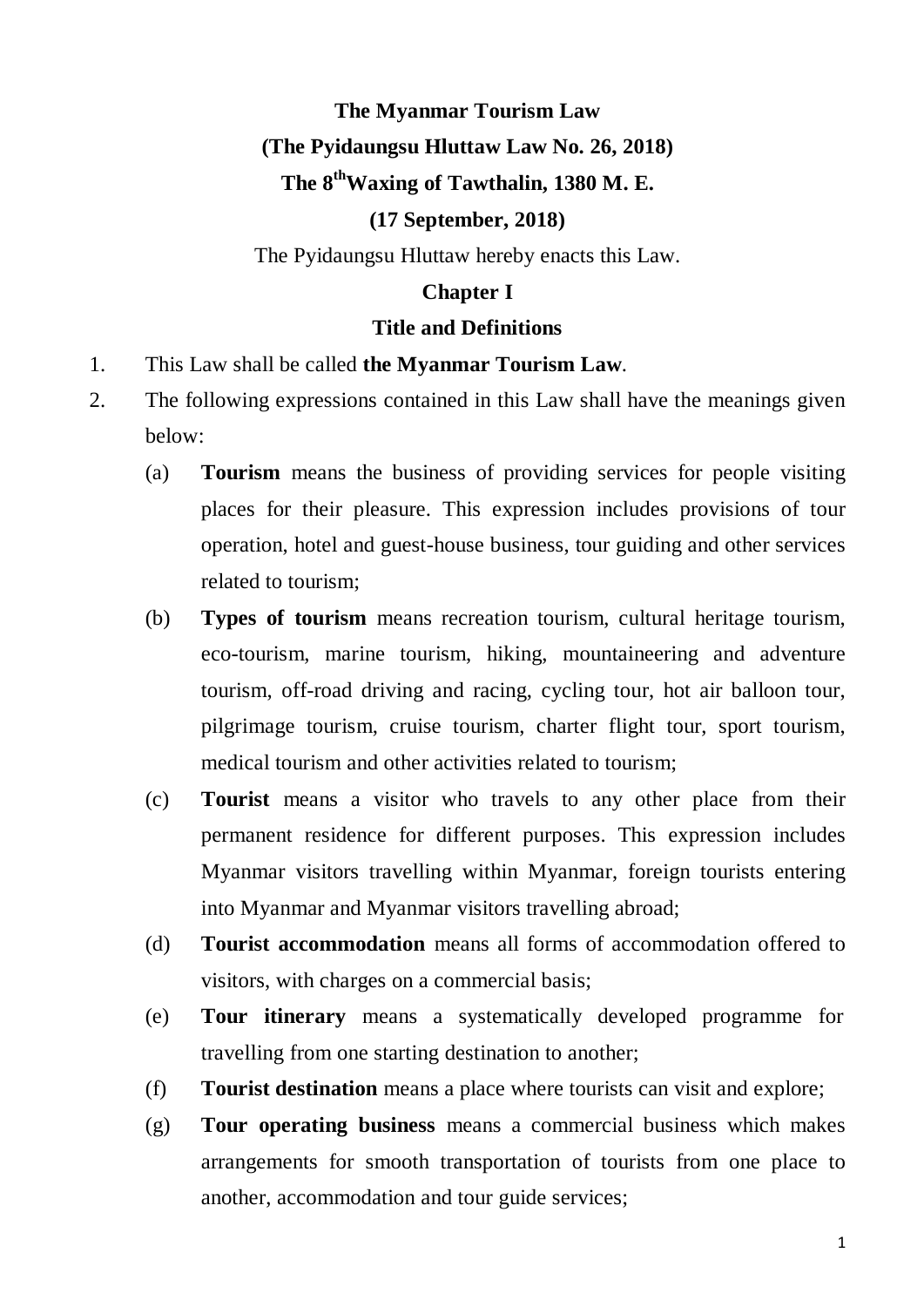- (h) **Hotel business** means a commercial business which has a specified number of rooms and standards to accommodate tourists, and provides food, beverage and other services;
- (i) **Guest**-**house business** means a commercial business which provides only accommodation for visitors. This expression includes motels and lodges;
- (j) **Tour guide business** means a business which provides commentary or explanation about tourist attractions on a commercial basis, and arranges for smooth and convenient trips;
- (k) **Other tourism-related services** means other services which are conducted under specific guidelines and notifications classified as "Other types of tourism business" by the Ministry;
- (l) **Licence** means a licence issued under this Law to operate any business linked to tourism. This expression includes licences for tour operating business, hotel and guest-house business, tour guide business and other tourism-related services;
- (m) **Ministry** means the Ministry of Hotels and Tourism of the Republic of the Union of Myanmar;
- (n) **Minister** means the Union Minister of the Ministry of Hotels and Tourism;
- (o) **Directorate** means the Directorate of Hotels and Tourism of the Ministry of Hotels and Tourism;
- (p) **Inspectorate** means a body formed under this Law in order to inspect tourism business;
- (q) **Central Committee** means the National Tourism Development Central Committee formed under this Law;
- (r) **Tourism Executive Committee** means the Tourism Working Committee formed under this Law;
- (s) **Regional Tourism Executive Committee** means the Tourism Working Committee in Regions or States formed under this Law. This expression includes the Union Territory Tourism Executive Committee;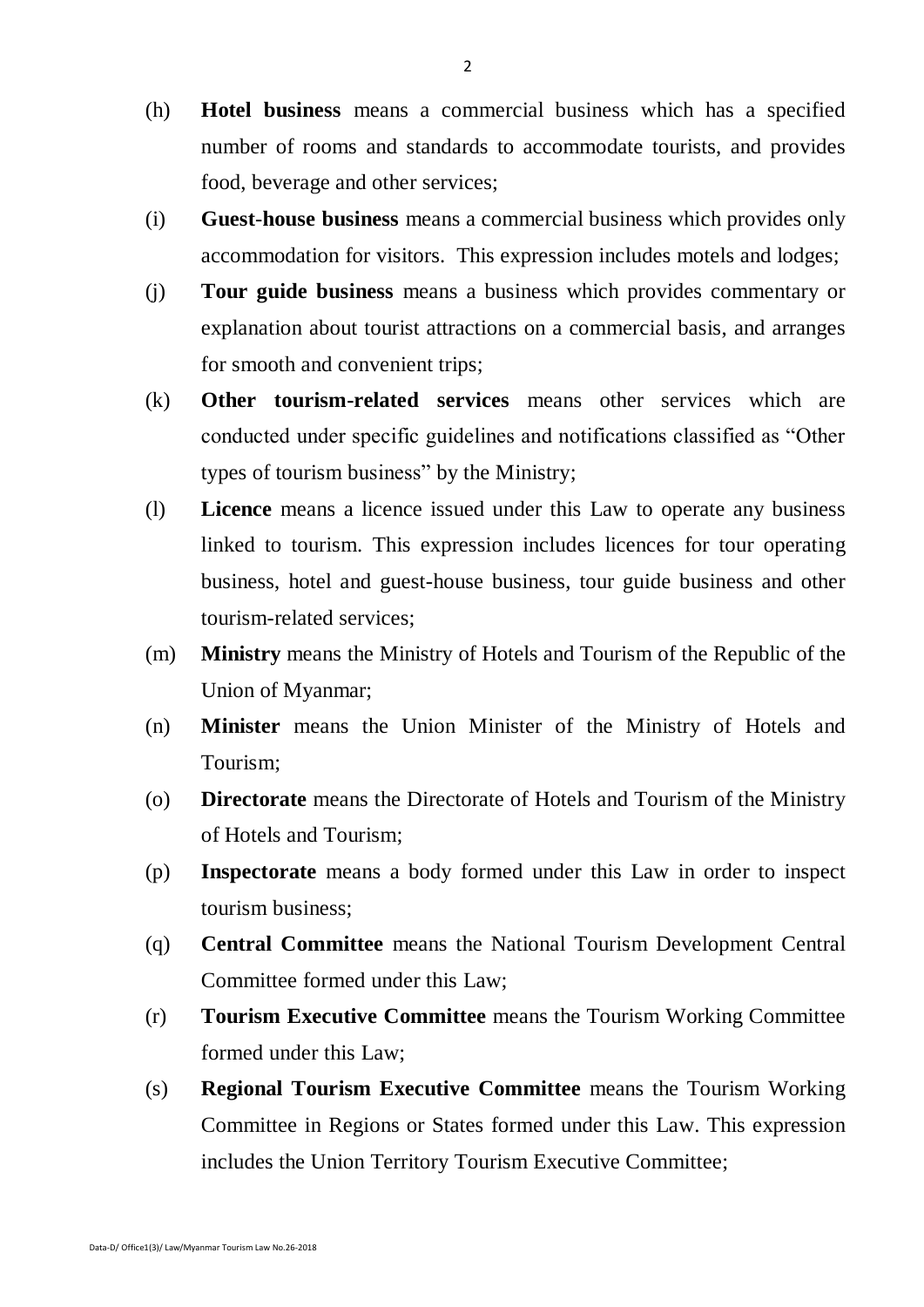- (t) **Ministries concerned** means ministries prescribed by the Union Government for the development of national tourism, by notification;
- (u) **Private Tourism Organization** means an organization or association which represents the private sector for tourism services under this Law.

#### **Chapter II**

#### **Objectives**

- 3. The objectives of this Law are as follows:
	- (a) to support Myanmar as an international tourist destination by creating domestic and international markets effectively;
	- (b) to protect the rights of tour operators and tourists, and to understand and comply with their obligations;
	- (c) to ensure the quality and safety of tourism services;
	- (d) to enhance coordination and cooperation for the development and management of the tourism sector;
	- (e) to create employment opportunities and develop human resources by enhancing the awareness of tourism;
	- (f) to develop responsible tourism activities that will contribute to the country's sustainable development, eco-tourism and conservation of the natural environment;
	- (g) to develop local business, small and medium enterprises based on tourism and economic opportunities for local communities, as well as Community-Based Tourism(CBT);
	- (h) to coordinate and cooperate with local and international institutions and tourism experts in conducting research for tourism development.

#### **Chapter III**

## **Formation of the National Tourism Development Central Committee and its Functions**

- 4. The Union Government shall:
	- (a) form the National Tourism Development Central Committee as follows:
		- (i) One Vice-President Chairman
		- (ii) Minister Vice-Chairman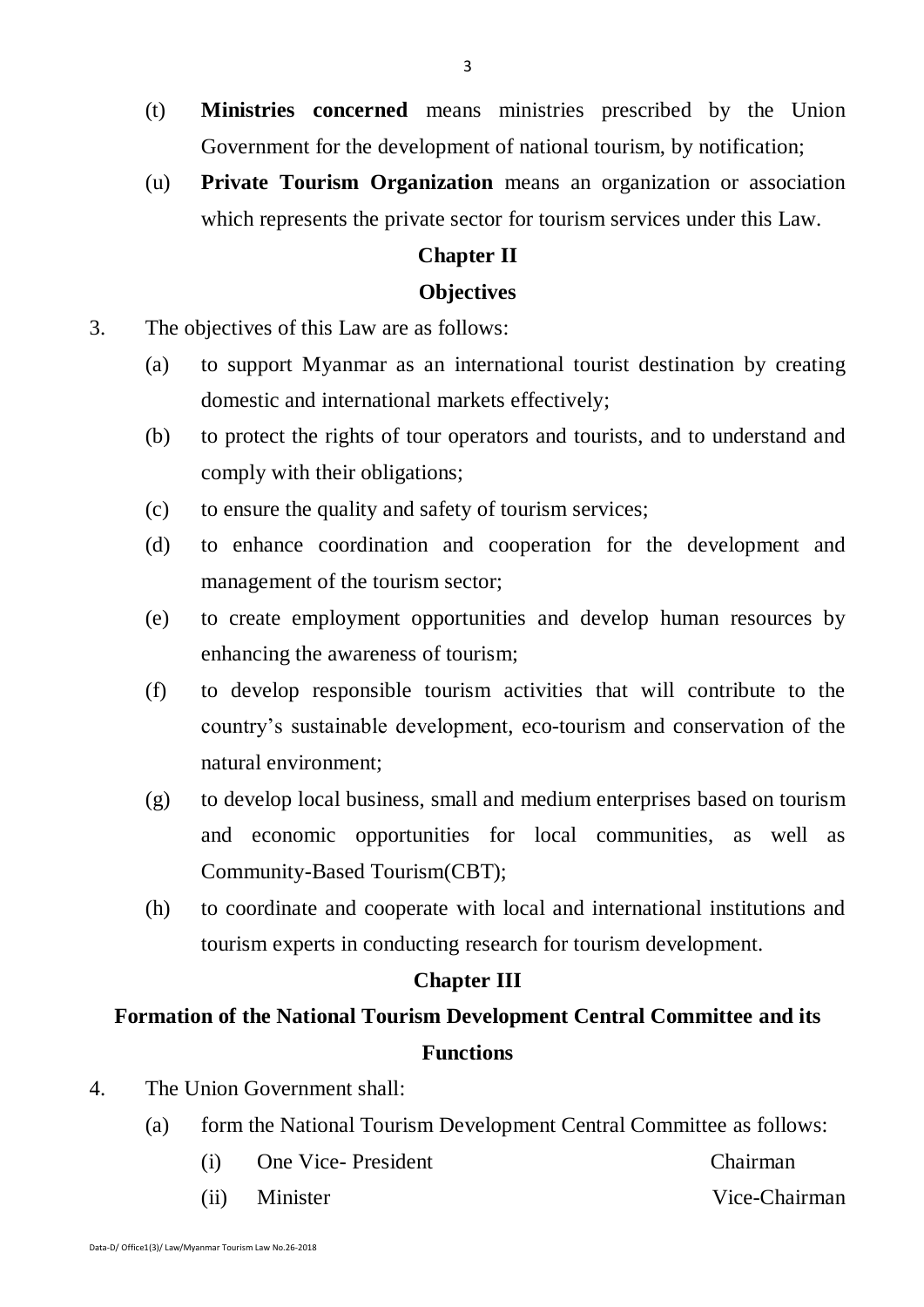| (iii) | Union Ministers or Deputy Ministers from the      | <b>Members</b> |
|-------|---------------------------------------------------|----------------|
|       | Ministries concerned                              |                |
| (iv)  | Chairman of Naypyitaw Council or its              | Member         |
|       | member assigned by the Chairman of Naypyitaw      |                |
|       | Council                                           |                |
| (v)   | Chief Ministers from the respective States and    | Member         |
|       | Regions or Ministers assigned by Chief Ministers  |                |
| (vi)  | Director Generals from the Ministries concerned   | Member         |
| (vii) | Three tourism experts                             | <b>Members</b> |
|       | (viii) Three representatives from private tourism | <b>Members</b> |
|       | organizations                                     |                |
| (ix)  | Permanent Secretary or a senior official          | Secretary      |
|       | assigned by the Minister                          |                |

(x) Director General of the Ministry of Hotels and Tourism Joint-Secretary

(b) re-form the Central Committee, if necessary.

5. The functions of the Central Committee are as follows:

- (a) coordinating and cooperating with Ministries, government departments and government organizations, Naypyitaw Council and State and Region Governments on matters which are necessary for the development of Myanmar tourism;
- (b) upgrading the living standard of the community by providing tourism development plans in potential destinations for tourism businesses tailored to domestic and international visitors;
- (c) determining the matters submitted by the Tourism Executive Committee and the Regional Tourism Executive Committee;
- (d) guiding and supervising the development and implementation of tourism master plans, strategies and projects, and laying down procedures to promote tourism- related businesses, and create economic opportunities for the local community and the development of Community-Based Tourism;

4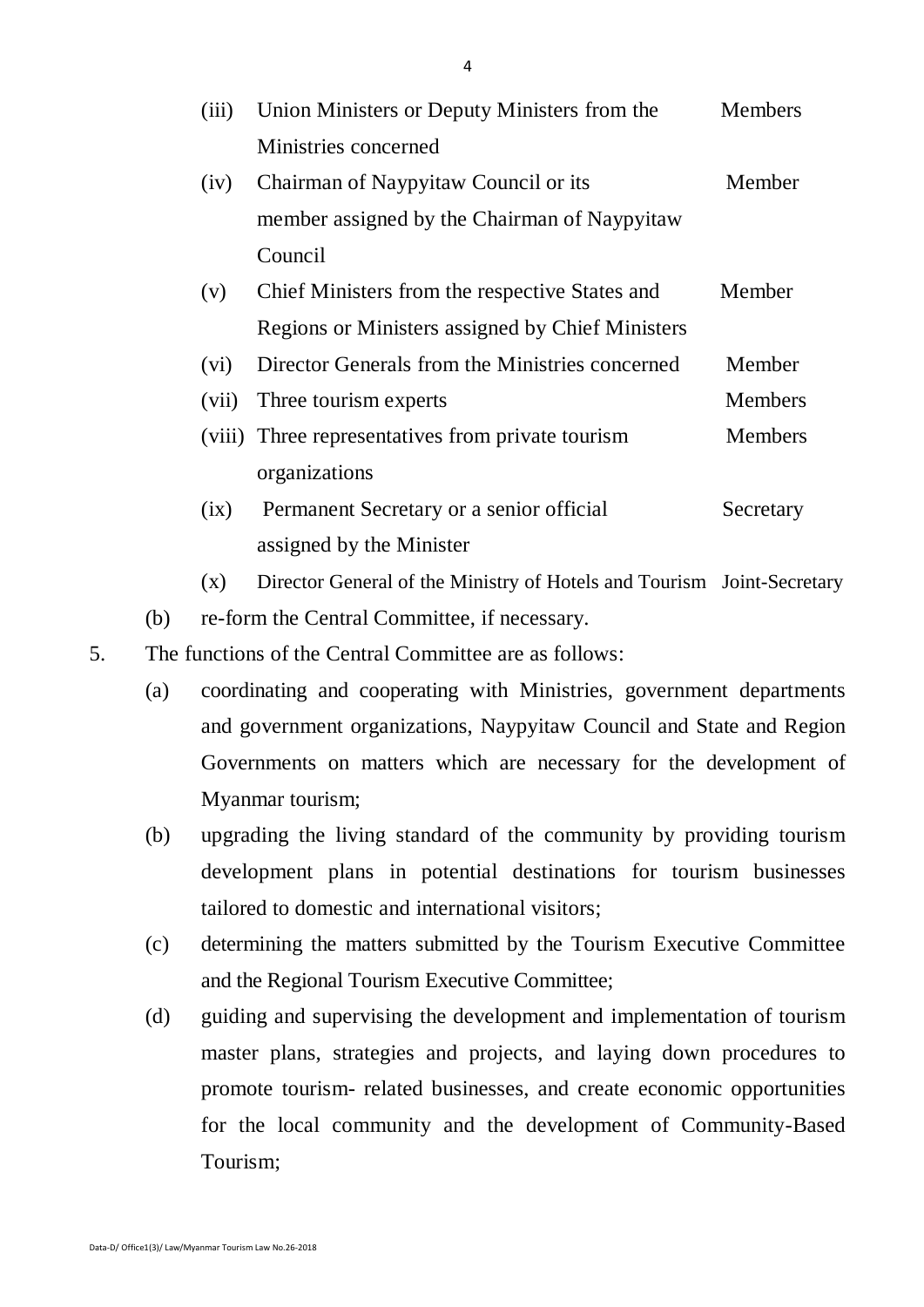- (e) reporting to the Union Government to establish the policies required for obtaining technical assistance and other forms of support from other countries, local and international organizations in order to implement the development of tourism knowledge and basic infrastructure;
- (f) designing short-term and long-term plans to achieve a responsible tourism which adheres to social and economic ethical guidelines, conserves the natural environment, and respects cultural tradition for sustainable development of tourism ;
- (g) establishing tourism policies which respect Myanmar cultural tradition.

#### **Chapter IV**

#### **Formation of the Tourism Executive Committee and its Functions**

- 6. The Central Committee:
	- (a) shall form the Tourism Executive Committee comprising the following persons:

| (i)   | Minister                                      | Chairman       |
|-------|-----------------------------------------------|----------------|
| (i)   | One representative from Naypyitaw Council     | Member         |
| (iii) | Each representative from respective Region or | <b>Members</b> |
|       | <b>State Government</b>                       |                |
| (iv)  | Five tourism experts                          | <b>Members</b> |
| (v)   | Ten representatives from private tourism      | <b>Members</b> |
|       | organizations                                 |                |

- (vi) Senior official assigned by the Chairman Secretary
- (b) may select and assign the vice-chairman and joint-secretary among the members in forming the Tourism Executive Committee, if necessary;
- (c) may re-form the Tourism Executive Committee, if necessary.
- 7. The functions of the Tourism Executive Committee are as follows:
	- (a) implementing the tourism policies and guidelines laid down by the Central Committee;
	- (b) supervising and guiding the activities of Regional Tourism Executive Committees;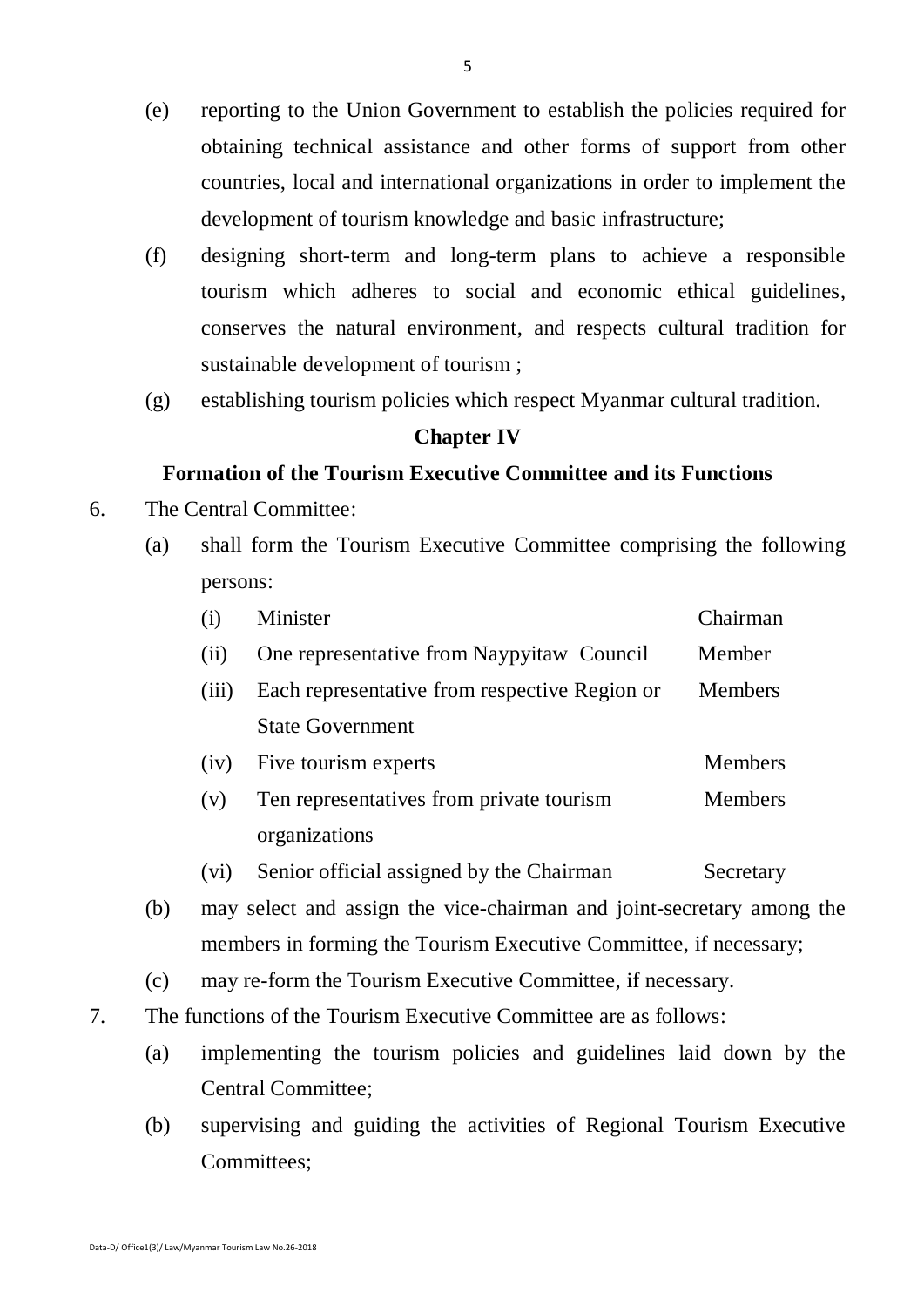- (c) coordinating and cooperating with relevant government departments and government organizations in respect of local and international investments in the tourism sector;
- (d) coordinating with relevant government departments and government organizations on activities which will support tourism sector and environmental conservation in order to preserve Myanmar's natural beauty and biodiversity;
- (e) coordinating with relevant government departments and government organizations on activities which will support conservation of Myanmar's cultural heritage, traditions and environment;
- (f) classification of tourism businesses, encouraging to meet the standard guidelines and rewarding qualified persons;
- (g) implementing plans for the tourism development of existing tourist destinations throughout Myanmar;
- (h) managing tourism development by exploring new tourist destinations throughout Myanmar;
- (i) coordinating and cooperating with relevant government departments and government organizations to provide solutions for the difficulties reported by tourism stakeholders.

#### **Chapter** V

## **Stipulation of types of Tourism Business, Licence Fees and Formation of Inspectorates**

- 8. The Ministry shall:
	- (a) stipulate the types, requirements and regulations of tourism businesses;
	- (b) stipulate the licence fees, renewal fees, fines and other service fees related to tourism businesses, with the approval of the Union Government, the Region or State Government and Naypyitaw Council;
	- (c) form and assign the inspectorates, as necessary, to inspect the tourism business, whether it meets qualifications or not;
	- (d) stipulate tours and tourist destinations for the public in consultation with the Regional Tourism Executive Committee.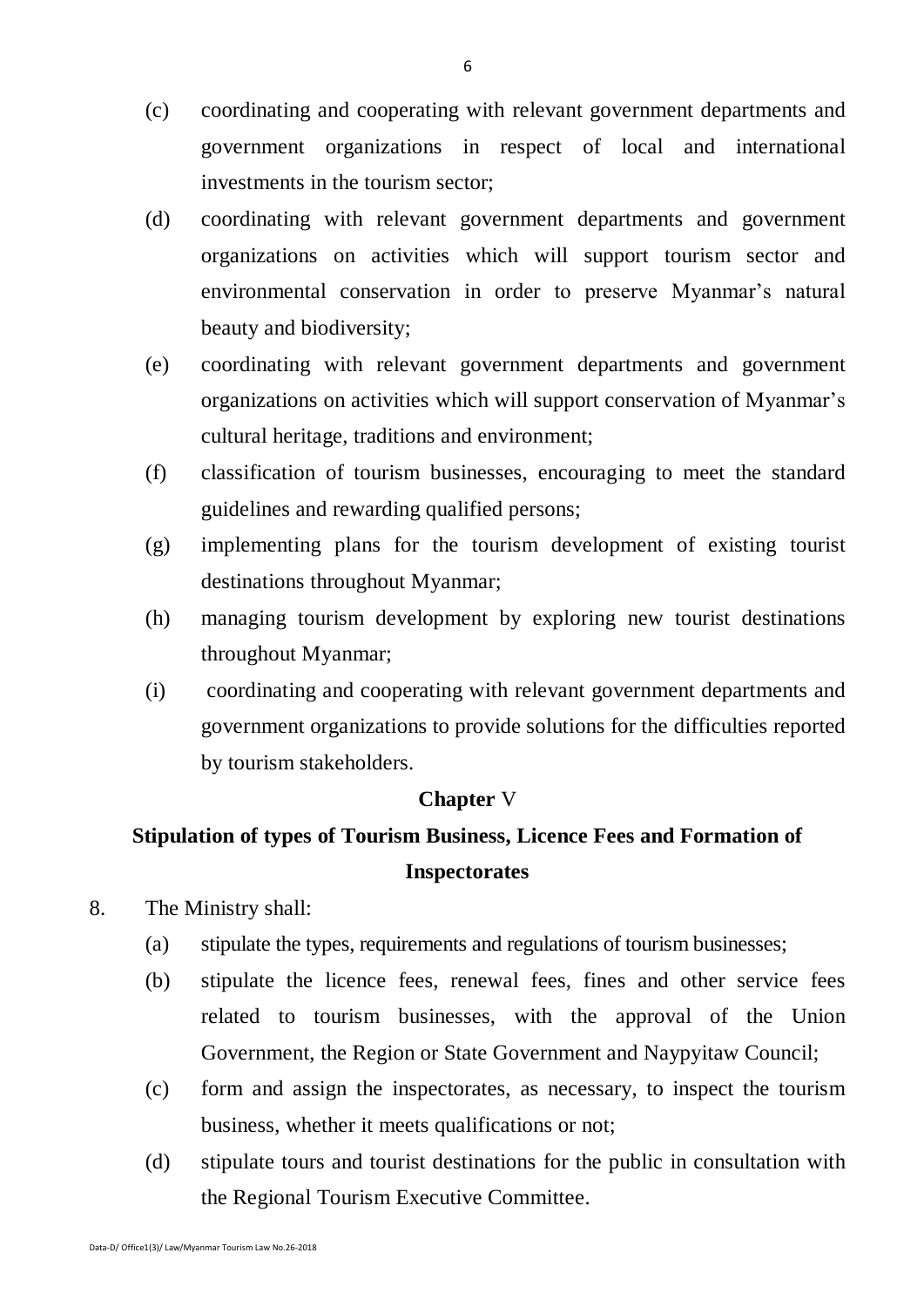## **Chapter VI**

## **Formation of the Regional Tourism Executive Committee**

- 9. The Tourism Executive Committee shall:
	- (a) form the Regional Tourism Executive Committee comprising the following persons:
		- (i) Chairman of Naypyitaw Council or Chief Minister Chairman of the respective Region or State
		- (ii) A member of Naypyitaw Council or Vice-Chairman a Minister from the respective Region or State assigned by the Chairman
		- (iii) Six officials assigned by the respective Members government departments
		- (iv) One tourism expert Member
		- (v) Three local representatives from the private Members tourism organization
		- (vi) Person in charge of the Region or State Subordinate Secretary Offices under the Ministry of Hotels and Tourism and Naypyitaw Council of the Union Territory
	- (b) select and assign the joint-secretary among the members in forming the Regional Tourism Executive Committee, if necessary;
	- (c) re-form the Regional Tourism Executive Committee, if necessary.

## **Chapter VII**

## **Functions of the Regional Tourism Executive Committee**

- 10. The functions of the Regional Tourism Executive Committee are as follows:
	- (a) implementing policies and guidelines laid down by the Central Committee;
	- (b) forming licence scrutiny teams and stipulating their functions with regard to licence applications;
	- (c) permitting or rejecting the application for prior permission or amending the permission for construction or renovation of hotels or guest-houses;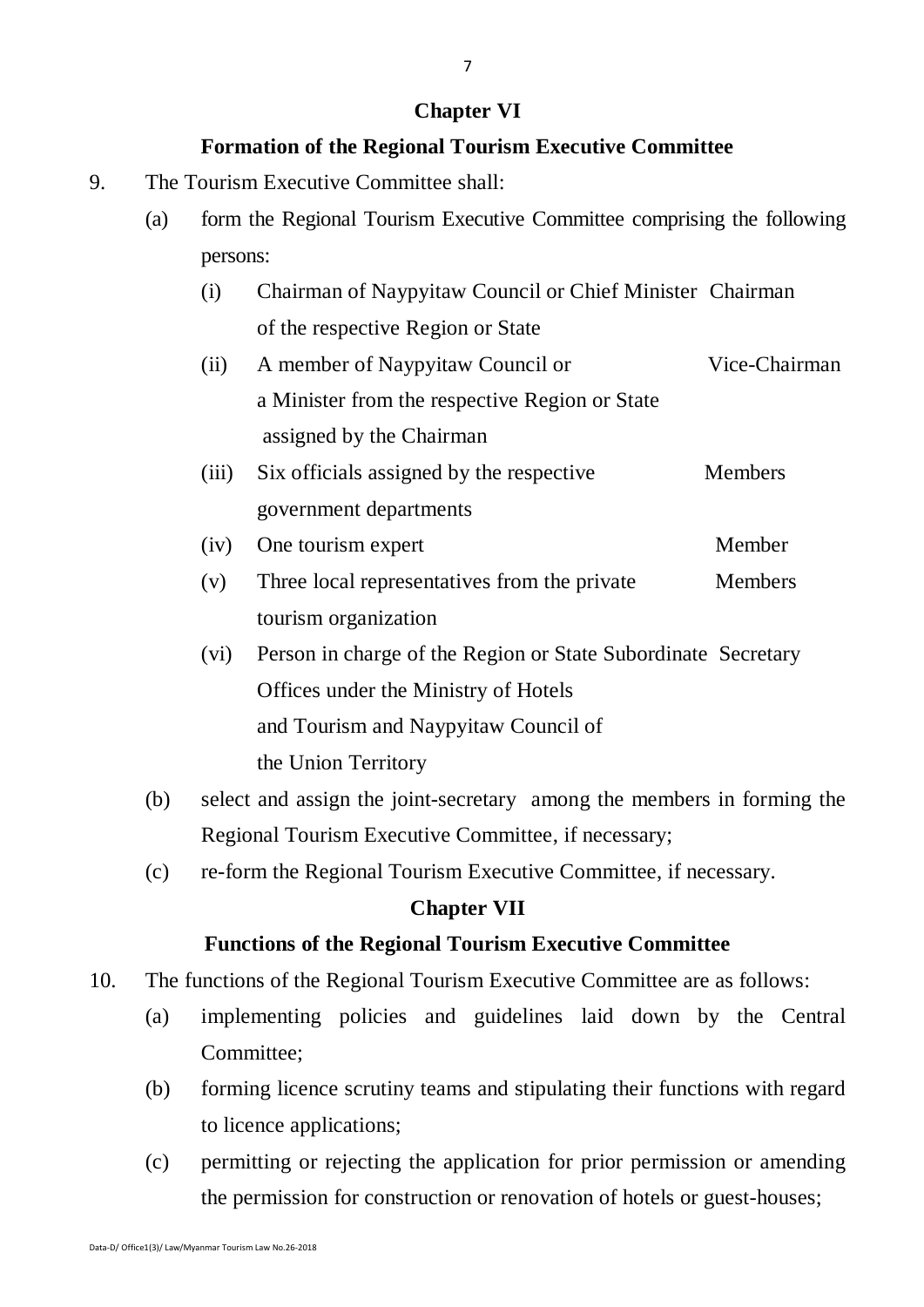- (d) issuing or rejecting, extending or rejecting and transferring or rejecting licences;
- (e) suspending licences within a limited period, cancelling or invalidating licences;
- (f) carrying out supportive activities for tourism development in each tourist destination, improvement of quality and standards, cultural heritage, environmental conservation and human resources development by coordinating with relevant Region and State Governments, Naypyitaw Council and private tourism organizations;
- (g) coordinating and resolving with regional government departments and government organizations to ensure security, safety, lack of annoyances and mutually compatible satisfaction for tourists and local community;
- (h) transferring licence fees, licence renewal fees, fines and other income related to tourism collected by the branch offices of the Region and State under the Ministry of Hotels and Tourism to the relevant fund;
- (i) evaluating and reporting the implementation progress to the Tourism Executive Committee;
- (j) exploring new tourist destinations;
- (k) specifying accommodations including homestay in tourism less developed regions by the permission of the Central Committee;
- (l) issuing notifications related to safety, epidemic outbreaks, and natural disasters to tourists according to tourist destinations;
- (m) coordinating and cooperating with relevant government departments and government organizations to resolve difficulties reported by tourism stakeholders;

#### **Chapter VIII**

#### **Functions and Duties of the Directorate**

- 11. The functions and duties of the Directorate are as follows:
	- (a) implementing tourism policies set by the Central Committee, and the guidance of the Tourism Executive Committee, Regional Tourism Executive Committee and the Ministry;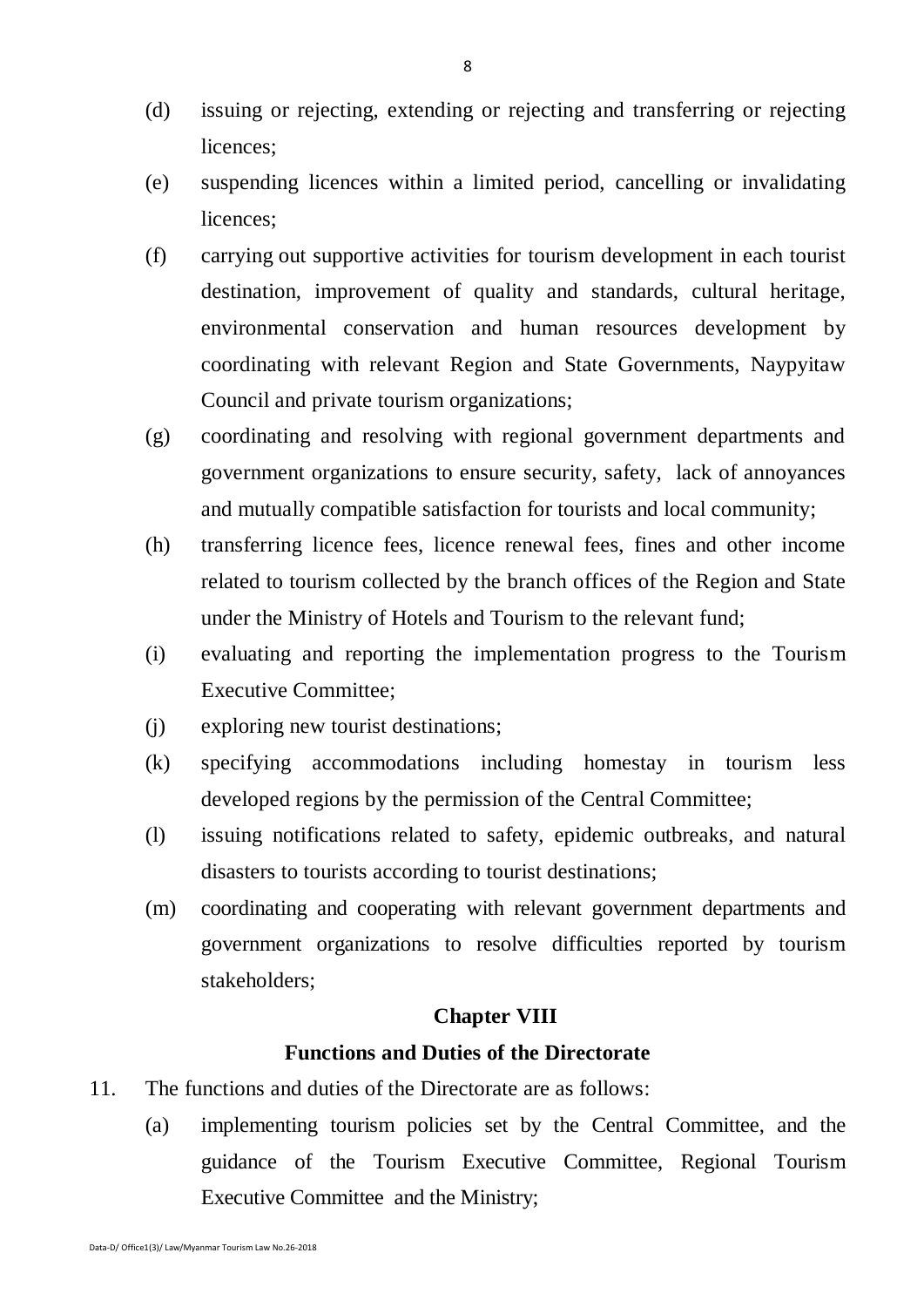- (b) giving training and education, conducting workshops in local and abroad to systematically improve the quality and standards of tourism;
- (c) supervising all tourism businesses;
- (d) stipulating terms and conditions of a licence;
- (e) cooperating with foreign countries, international and local organizations to develop tourism industry;
- (f) supervising the tourism businesses to provide services with international standards;
- (g) evaluating and submitting the report of tourism activities to the Ministry;
- (h) performing research studies and making reports for tourism development;
- (i) reporting the difficulties encountered by tourism stakeholders to the relevant Tourism Executive Committees for guidance.

#### **Chapter IX**

#### **Finance**

- 12. For sustainable development of tourism, the Ministry shall:
	- (a) submit projects approved by the Central Committee to the Union Government in order to be included in the annual budget for these projects;
	- (b) obtain financial and technical assistance from foreign countries, local and international organizations.

#### **Chapter X**

#### **Rights and Responsibilities of a Person who Operates Tourism Business**

- 13. Any person who operates a tourism business has the right to:
	- (a) apply for a tourism business licence in accordance with the stipulations;
	- (b) report difficulties with regard to tourism services to the Tourism Executive Committee, the Ministry, the Regional Tourism Executive Committee or the Directorate, if necessary.
- 14. Any person who operates a tourism business has the responsibility to:
	- (a) operate in a responsible and sustainable manner;
	- (b) respect Myanmar cultural heritage, customs and traditions, and conserve the natural environment;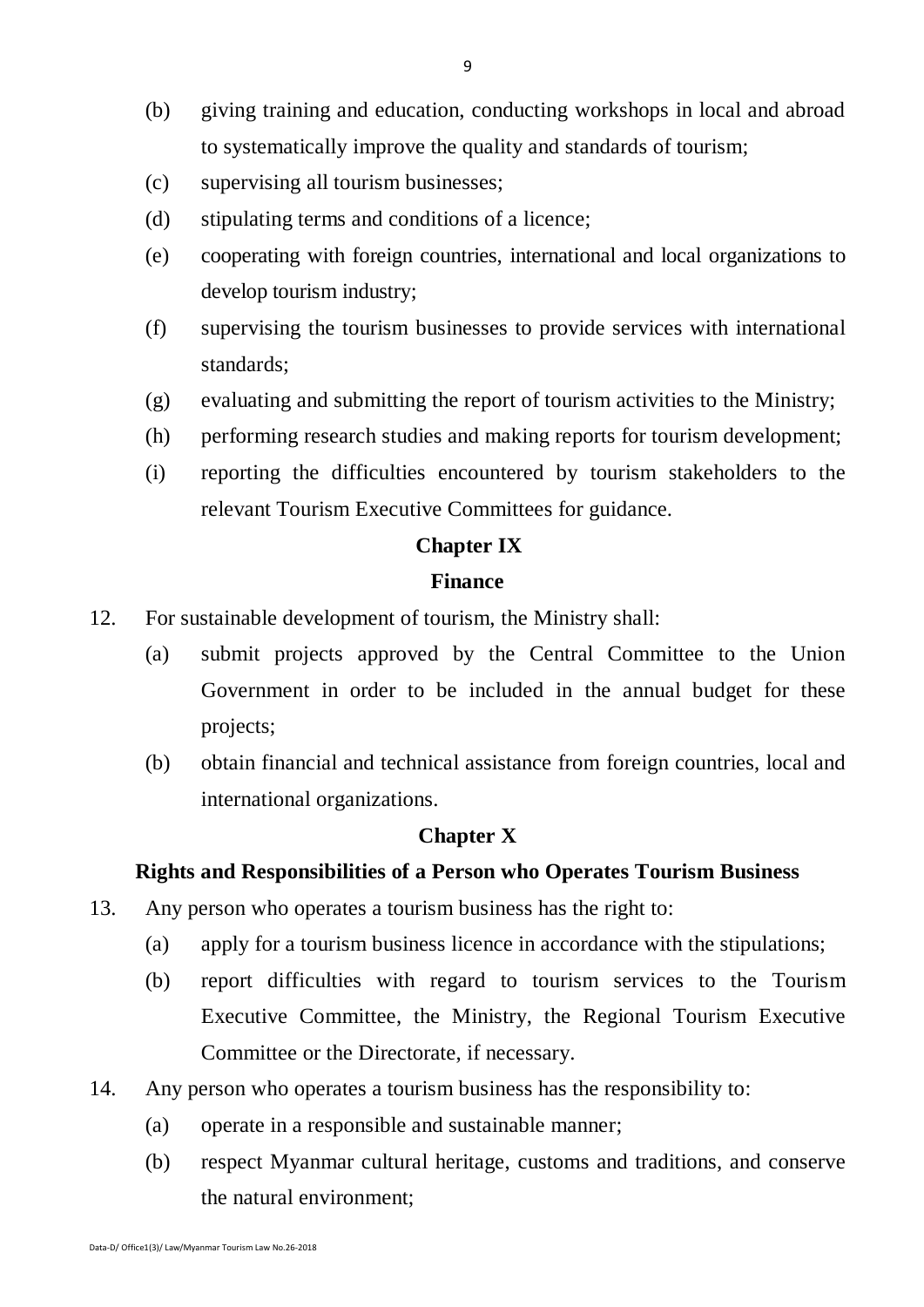- (c) abide by the provisions of this Law, rules, notifications, orders and directives issued by this Law;
- (d) ensure the fundamental health, security and safety of tourists;
- (e) protect the privacy and personal data of tourists;
- (f) pay taxes and fees to the relevant departments in accordance with the existing laws;
- (g) abide by terms and conditions of the licence.

#### **Chapter XI**

#### **Applying for Prior Permission**

- 15. Any person who intends to operate a hotel business or guest-house business shall apply for prior permission to build or renovate any building of hotel or guesthouse to the Regional Tourism Executive Committee in accordance with the prescribed manners unless otherwise described in any existing laws.
- 16. If any person who intends to operate a hotel or guest-house business, has obtained prior permission for construction of a building issued by the Ministry before the enactment of this Law, he shall need only to apply to the Regional Tourism Executive Committee for a licence without resubmitting the application for construction of a building.
- 17. The Regional Tourism Executive Committee may approve, reject or amend the application for prior permission as mentioned in section 15 of this Law.

#### **Chapter XII**

#### **Licence**

- 18. Any person who intends to operate any tourism business listed below shall apply to the Regional Tourism Executive Committee to obtain the licence in accordance with the stipulations:
	- (a) tour operation business;
	- (b) hotel business;
	- (c) guest-house business;
	- (d) tourist guide business;
	- (e) other tourism-related services.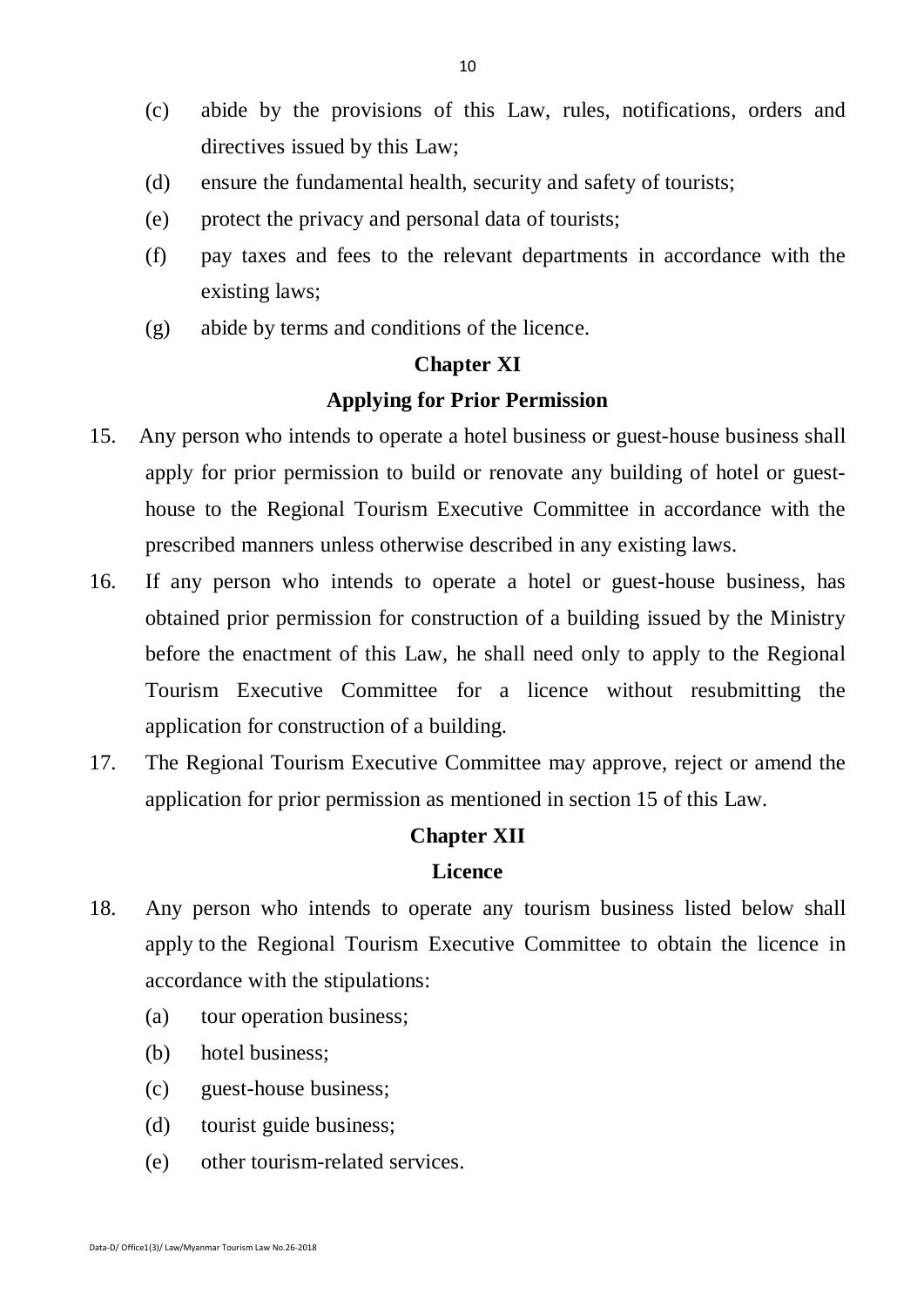- 19. After scrutinizing the application for a licence as to whether it is in conformity with the stipulations, the Regional Tourism Executive Committee shall:
	- (a) issue a licence without any delay upon receipt of the stipulated licence fee if it is in conformity with the stipulations;
	- (b) reject to issue the licence if it is not in conformity with the stipulations.
- 20. The renewal of a licence shall be performed as follows:
	- (a) any person who intends to renew a licence shall apply to the Regional Tourism Executive Committee in accordance with the stipulations;
	- (b) the Regional Tourism Executive Committee shall scrutinize the application under sub-section (a), and cause to pay stipulated fees, and renew the term of the licence.
- 21. The licence shall be valid for three years.
- 22. Any person who has been operating a tourism business before the enactment of this Law may continue to operate until the expiry of the current licence. If there is an intention to continue the business, such person shall apply to renew the term of the licence to the Regional Tourism Executive Committee in accordance with the stipulations.
- 23. If any person who has obtained a licence wants to transfer that licence to another person, except a licence for tourist guide business, he shall apply to the Regional Tourism Executive Committee in accordance with the stipulations.
- 24. The Regional Tourism Executive Committee received the application for transferring a licence under section 23 shall approve or reject to transfer it in accordance with the stipulations after scrutiny of the application as to whether it is in conformity with the stipulations.
- 25. In the case of temporary suspension, or cancellation, the licence holder shall return the licence to the Regional Tourism Executive Committee.

### **Chapter XIII**

## **Administrative Actions and Appeal**

26. The Regional Tourism Executive Committee may pass one of the following administrative orders, or more than one if the licence holder breaches any condition of the licence: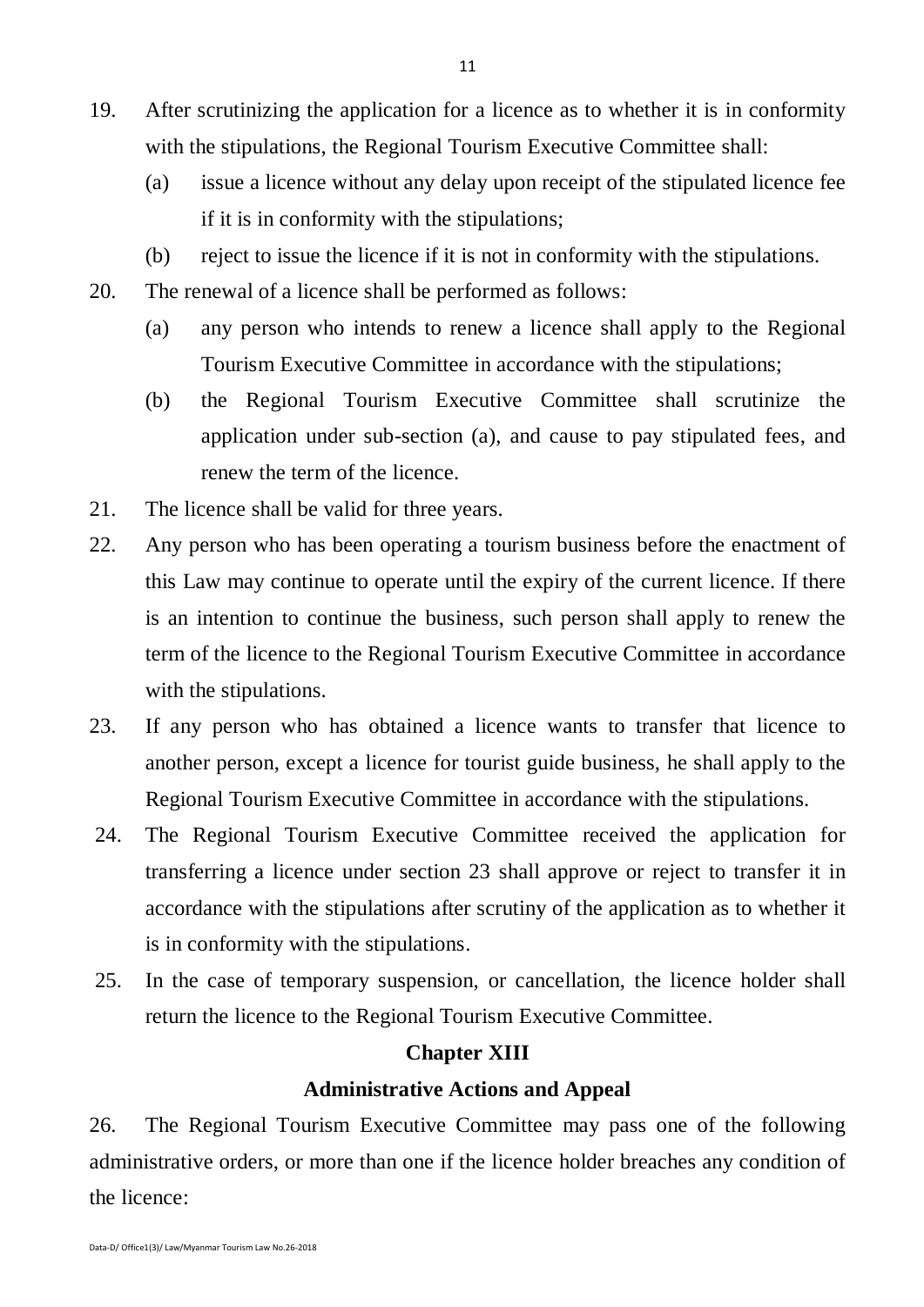- (a) warning;
- (b) suspension of a licence for a limited period;
- (c) cancellation of a licence;
- (d) blacklisting.
- 27. Any person who is dissatisfied with the administrative order passed by the Regional Tourism Executive Committee, may appeal to the Tourism Executive Committee within thirty days from the date of receiving the order.
- 28. The Tourism Executive Committee may approve, revise or cancel the order passed by the Regional Tourism Executive Committee upon the filing of an appeal under section 27.
- 29. The decision of the Tourism Executive Committee made under section 28 shall be final.

## **Chapter XIV Prohibitions**

- 30. No one shall:
	- (a) provide tourist guide business without a licence;
	- (b) transfer or accept a tourist guide business licence;
	- (c) operate a tour operating business, hotel business, guest-house business or other tourism-related services without a licence.
- 31. No one shall transfer or accept the following business licence without permission under this Law:
	- (a) hotel business licence;
	- (b) guest-house business licence;
	- (c) tour operating business licence and other tourism-related services licence.

#### **Chapter XV**

#### **Penalties**

32. Whoever violates a prohibition contained in sub-section (a) or (b) of section 30 shall, on conviction, be liable to a fine not exceeding five hundred thousand kyats.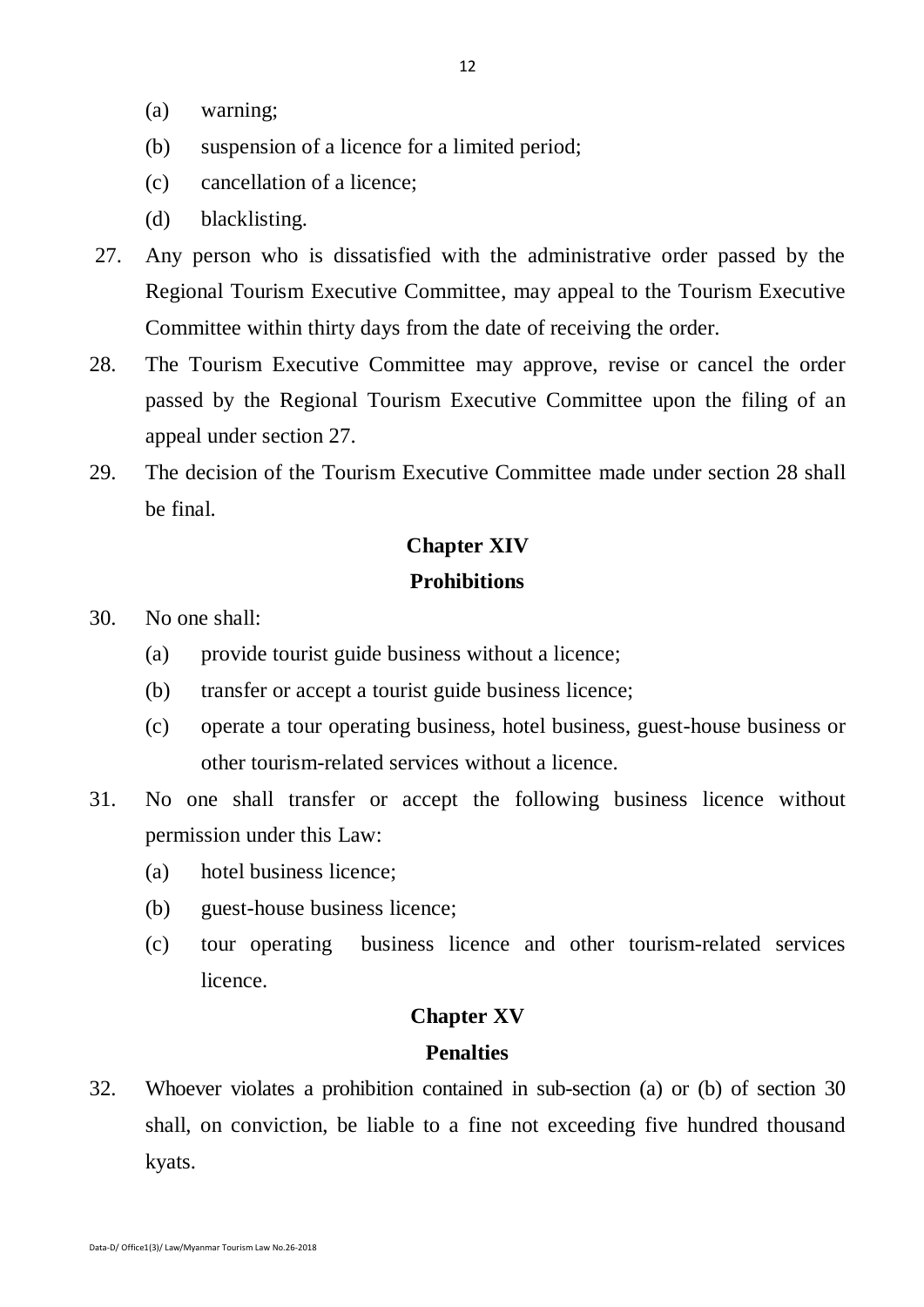- 33. Whoever violates the prohibition contained in sub-section (c) of section 30 shall, on conviction, be liable to imprisonment for a term not exceeding one year or to a fine not exceeding twenty million kyats or both.
- 34. Whoever violates the prohibition contained in sub-section (a) of section 31 shall, on conviction, be liable to imprisonment for a term not exceeding one year or to a fine not exceeding ten million kyats or both.
- 35. Whoever violates the prohibition contained in sub-section (b) of section 31 shall, on conviction, be liable to imprisonment for a term not exceeding six months or to a fine not exceeding five million kyats or both.
- 36. Whoever violates the prohibition contained in sub-section (c) of section 31 shall, on conviction, be liable to imprisonment for a term not exceeding six months or to a fine not exceeding three million kyats or both.

#### **Chapter XVI**

#### **Miscellaneous**

- 37. The members who are not civil service personnel in the Central Committee, the Tourism Executive Committee or the Regional Tourism Executive Committee shall be regarded as public servants under section 21 of the Penal Code while they are undertaking the functions and duties contained in this Law. These members have the right to enjoy a monthly salary, allowances and remuneration prescribed by the Union Government.
- 38. The offences contained in this Law shall be determined as cognizable offences.
- 39. In implementing the provisions of this Law:
	- (a) the Ministry may issue by-laws, rules and regulations with the approval of the Union Government;
	- (b) the Ministry and the Tourism Executive Committee may issue notifications, orders, directives and procedures with the approval of the Central Committee;
	- (c) the Regional Tourism Executive Committee may issue orders and directives with the approval of the Central Committee;
	- (d) the Directorate may issue notifications and directives with the approval of the Ministry.